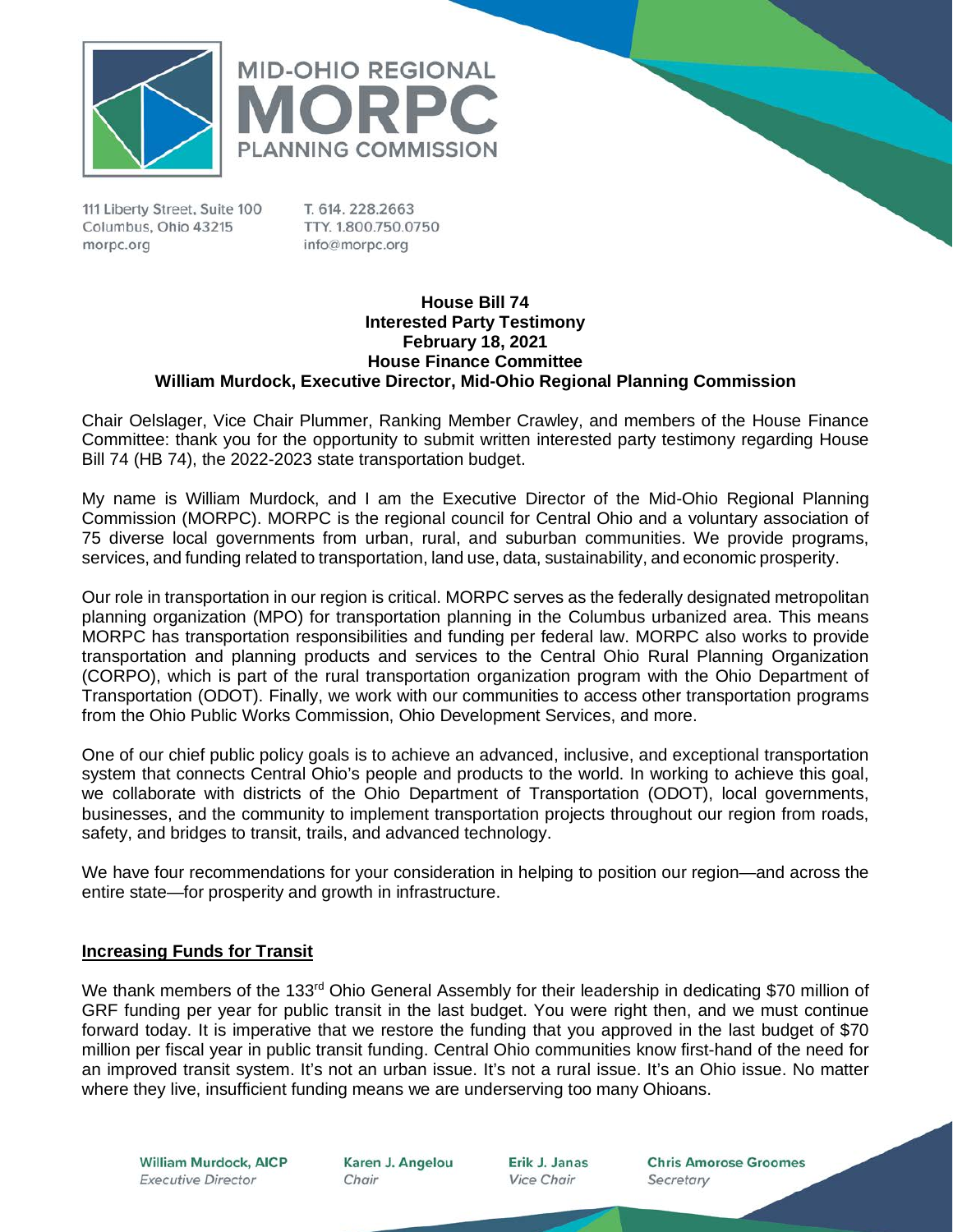



T. 614, 228, 2663 TTY. 1.800.750.0750 info@morpc.org

The COVID-19 pandemic has revealed how important public transportation is to our communities, even those that are not generally considered transit-dependent. Communities with larger populations of older adults and lower-income or essential workers have continued to see high levels of demand for public transit, and we're working to ensure communities across our region are strategically looking at what's necessary for the whole region to do better economically.

Our workforce is asking for better and more affordable transit options. This demand is in every region of our state, and we request the committee take a step forward by creating dedicated funding sources for transit. Improving our transit system is a critical need and will assist people in rural and urban communities who need access to transit to connect them to their job, hospital, or place of worship. It would also provide needed services for older adults and for those unable to drive.

Ohio can no longer remain one of the worst in the nation for state assistance in funding transit. We cannot expect to grow our workforce or serve our most vulnerable without protecting these dollars. ODOT's own Transit Needs Assessment in 2014 clearly demonstrated state funding needed for public transit by 2025 at \$185 million annually, which would only be 10 percent of the anticipated combined spending by Ohio's transit agencies (\$1.84 billion). The current budget proposal is simply not sufficient to ensure Ohioans have the transit they need. Transit accessibility is a top concern for workforce growth and economic development—especially for large, growing employers. We simply cannot compete on some employer site selection projects because of insufficient transit funding. Investing in transit will create jobs and make Ohio more competitive.

# **Making Roadways Safer for Everyone**

Transportation technology is evolving quickly, and we consider ourselves lucky to be working on transformative transportation policy during this period of innovation. Advances in technology can increase efficiency, heighten safety, and provide better services. Yet, technology can be a double-edged sword, and distracted driving is an unintended consequence of such advancement.

Distracted driving is a growing trend that has caused an increase in deaths and injuries on our roads. In 2019, there were 222 fatalities and 1275 serious injuries from crashes in Central Ohio alone. This is devastating for too many families here and across Ohio. There's also an economic cost: MORPC estimates the societal cost of these serious crashes is \$3.94 billion.

MORPC has a long history of working closely with local communities to ensure residents are safe while traveling. Our safety program staff actively analyze crash data, so we can better understand why crashes occur and how certain populations, behaviors, and locations are more susceptible to a deadly traffic crash. Like many employers, MORPC has an internal policy that bans staff from distracted driving. It is for these reasons and more that we strongly support broadening the existing texting-while-driving prohibition in the Ohio Revised Code (ORC) to prohibit using an electronic wireless communications device (EWCD) while driving and make the use of an EWCD while driving a primary offense, rather than a secondary offense.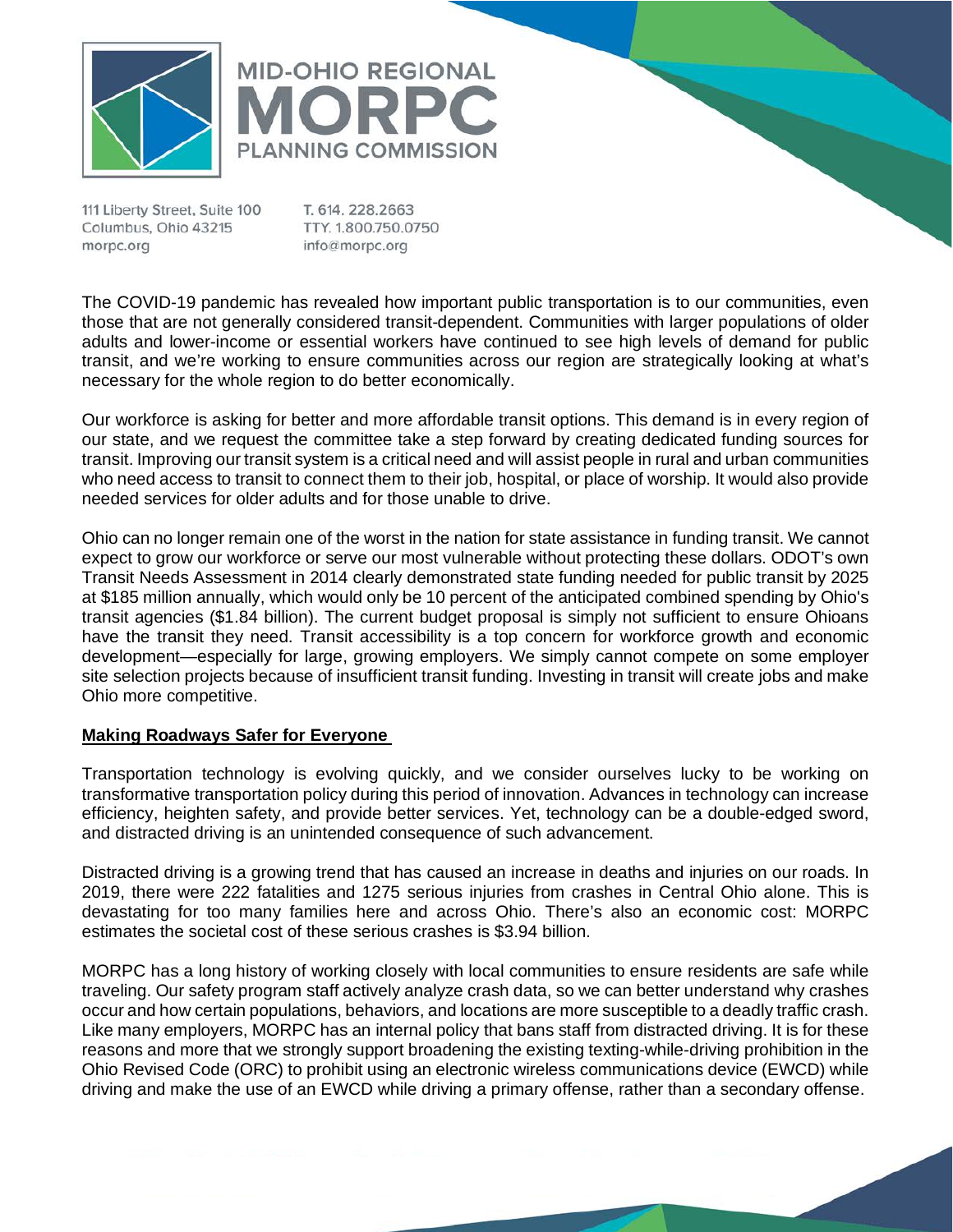



T. 614, 228, 2663 TTY. 1.800.750.0750 info@morpc.org

Another central public policy goal for MORPC and its local governments is to raise awareness of racial and social justice issues and work to continually improve communities within our growing region. Although it is urgent for us to pass this bill, we must also be mindful of potential unintended consequences. In the book *Suspect Citizens: What 20 Million Traffic Stops Tell Us About Policing and Race*, Frank R. Baumgartner, Derek A. Epp, and Kelsey Shoub found that compared to their share in the population, Black drivers are almost twice as likely to be pulled over as white drivers, even though white people drive more on average. They also discovered that Black drivers are more likely to be searched following a stop. Just by getting in a car, a Black driver has about twice the odds of being pulled over, and about four times the odds of being searched. This is tragic and unacceptable. Every proposal on safety should consider how to improve this situation.

With simple changes to the current proposal, Ohio could ensure distracted driving legislation makes every Ohioan safer. There is an established path to curb the impacts of distracted driving while preventing unintended consequences. Multiple states have already adopted legislative language to address concerns over racial profiling. We respectfully request that Ohio do the same. We request the committee offer an amendment to this portion of the bill that would require law enforcement officers to inform a person who is pulled over for distracted driving that they have the right to decline a search of their vehicle. We also ask that the committee consider some type of data mechanism of people who are pulled over for distracted driving, to ensure Black and minority drivers are not specifically being targeted.

# **Investing in Rural Ohio**

A new and effective tool for transportation development in Ohio is a Regional or Rural Transportation Planning Organizations (RTPO). RTPOs develop transportation plans to better prepare rural and Appalachian communities for both safety and economic growth. As mentioned above, MORPC works closely with seven Central Ohio counties on transportation planning services for rural areas throughout the region. Staffed by MORPC and guided by both the CORPO committee and county-level subcommittees, we also recently developed CORPO's first Transportation Improvement Program (TIP).

Now that rural areas across the state—including in Central Ohio—have clearly identified their needs, it's time to invest more than just planning dollars. Finding new funding steams for communities across the state, such as providing a dedicated capital funds to RPTOs, would better prepare these vibrant communities for future investment in infrastructure and economic development. We support our partners at the Ohio Rural Development Association in this effort.

### **Developing Regional Trail Networks**

Central Ohio Greenways (COG) is a trail network of national significance spanning more than 230 miles, connecting Central Ohio to other parts of the state and country. These trails are traveled more than 12 million miles annually providing economic, quality of life, and health benefits to the community. MORPC is dedicated to working with the COG Board to increase the number of people using the regional trail system through trail network expansions.